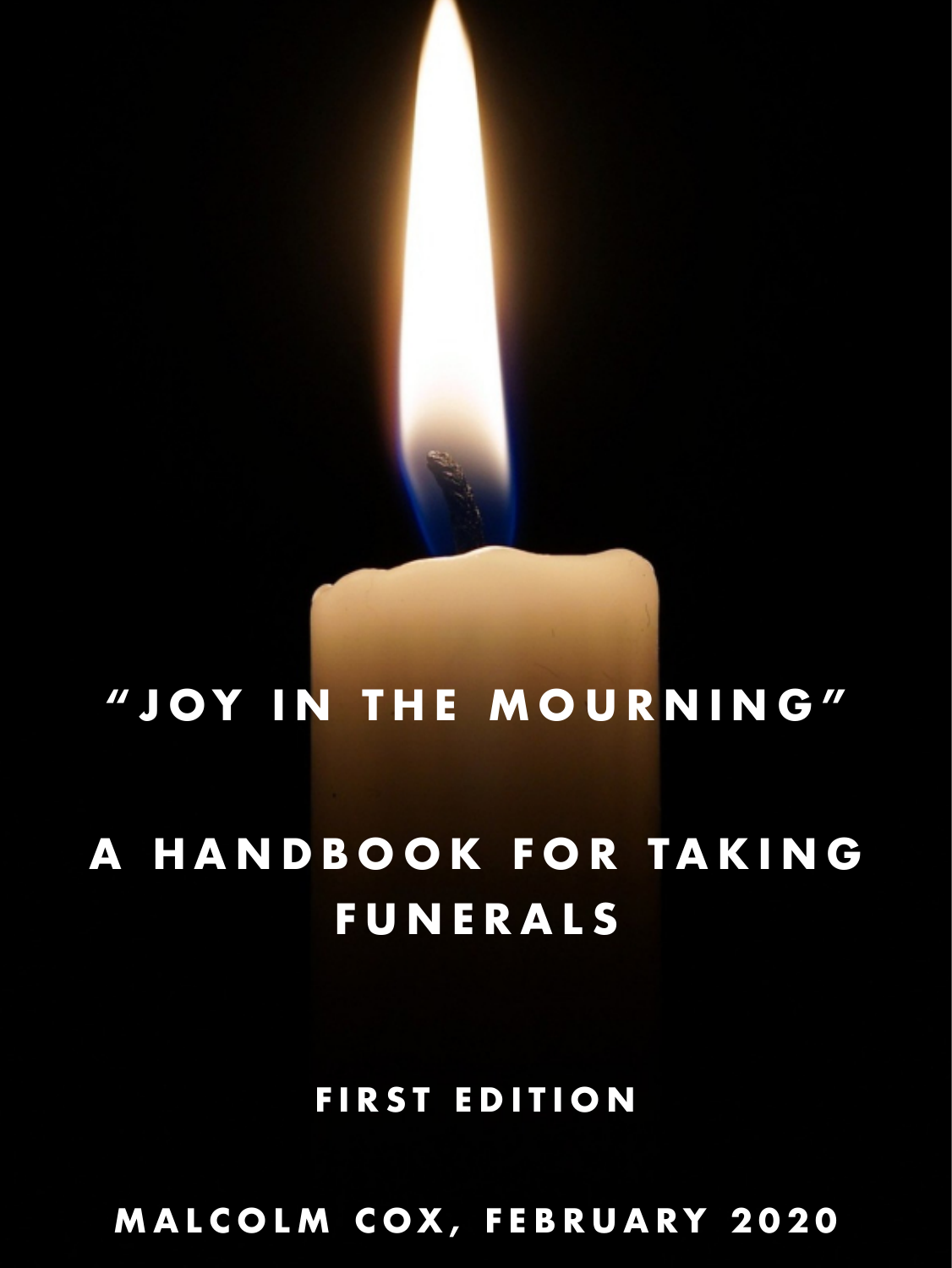| Typical Funeral Service at Church Followed by Burial 12    |     |
|------------------------------------------------------------|-----|
| Typical Funeral Service at Church Followed by Cremation 13 |     |
|                                                            |     |
|                                                            |     |
|                                                            |     |
|                                                            |     |
|                                                            |     |
|                                                            | 19  |
|                                                            | .20 |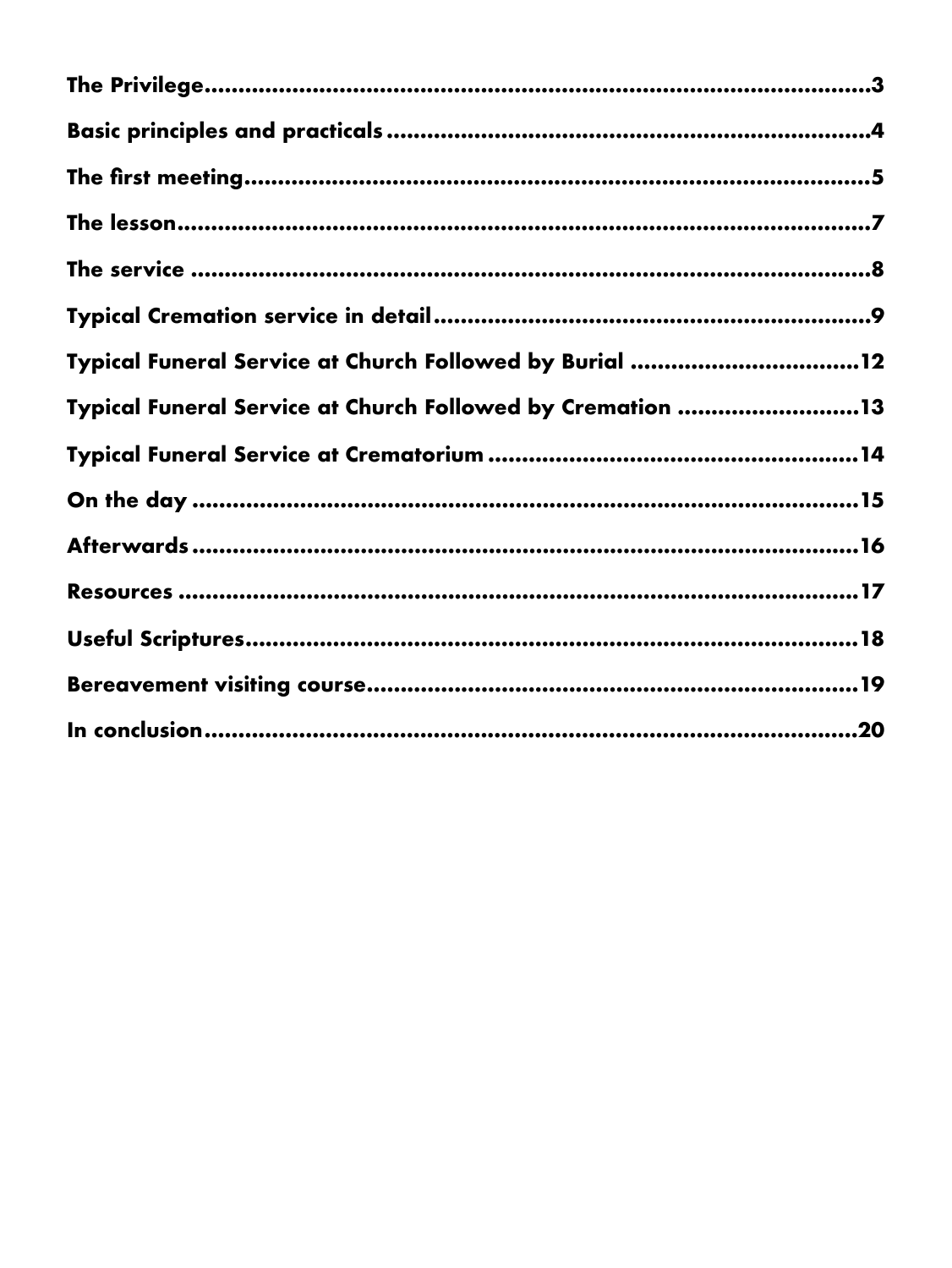### <span id="page-2-0"></span>**THE PRIVILEGE**

I took my first funeral 30 years ago. It remains the most difficult. I was not yet 30 years old and had no personal experience of intense grief. A couple in my ministry had a baby which was stillborn. They asked me to take the funeral and I did my best. The memories of that day have stayed with me for three decades and, I am sure, will stay with me the rest of my life.

I am glad I was there to serve them the best I could. But how I wish I had more training and knowledgeable people to support me as I attempted to support them. This booklet is designed to be a basic guide and resource pack for any member of our congregations, whether staff or not, called upon to participate in a funeral.

The information in this guide is not complete, but it will provide a good starting point. Elsewhere in this booklet you will find resources to take you further and deeper if needed.

I am very grateful for all the people over the years who entrusted to me the privilege of leading them through a funeral. The variety has been extraordinary. From that first stillborn child to more children, young people, the elderly, believers and nonbelievers, family members and church members. Not only that, but the cultural variety has been educational, inspiring and, sometimes, bewildering! Each funeral presents its own particular challenge and is its own privilege.

Let's not forget that Jesus himself was one who empathised with the grieving:

"When Jesus saw her weeping, and the Jews who had come along with her also weeping, he was deeply moved in spirit and troubled. "Where have you laid him?" he asked. "Come and see, Lord," they replied. Jesus wept. Then the Jews said, "See how he loved him!"" (John 11:33–36 NIV11)

I am far from a funeral expert, but I have conducted more than most in our fellowships. My hope and prayer is that you will find this booklet to be practically helpful, but also a spiritual inspiration. We have three goals here:

- 1. To honour the life of the deceased
- 2. To support the grieving
- 3. To bring glory to God

God bless, Malcolm (February 2020)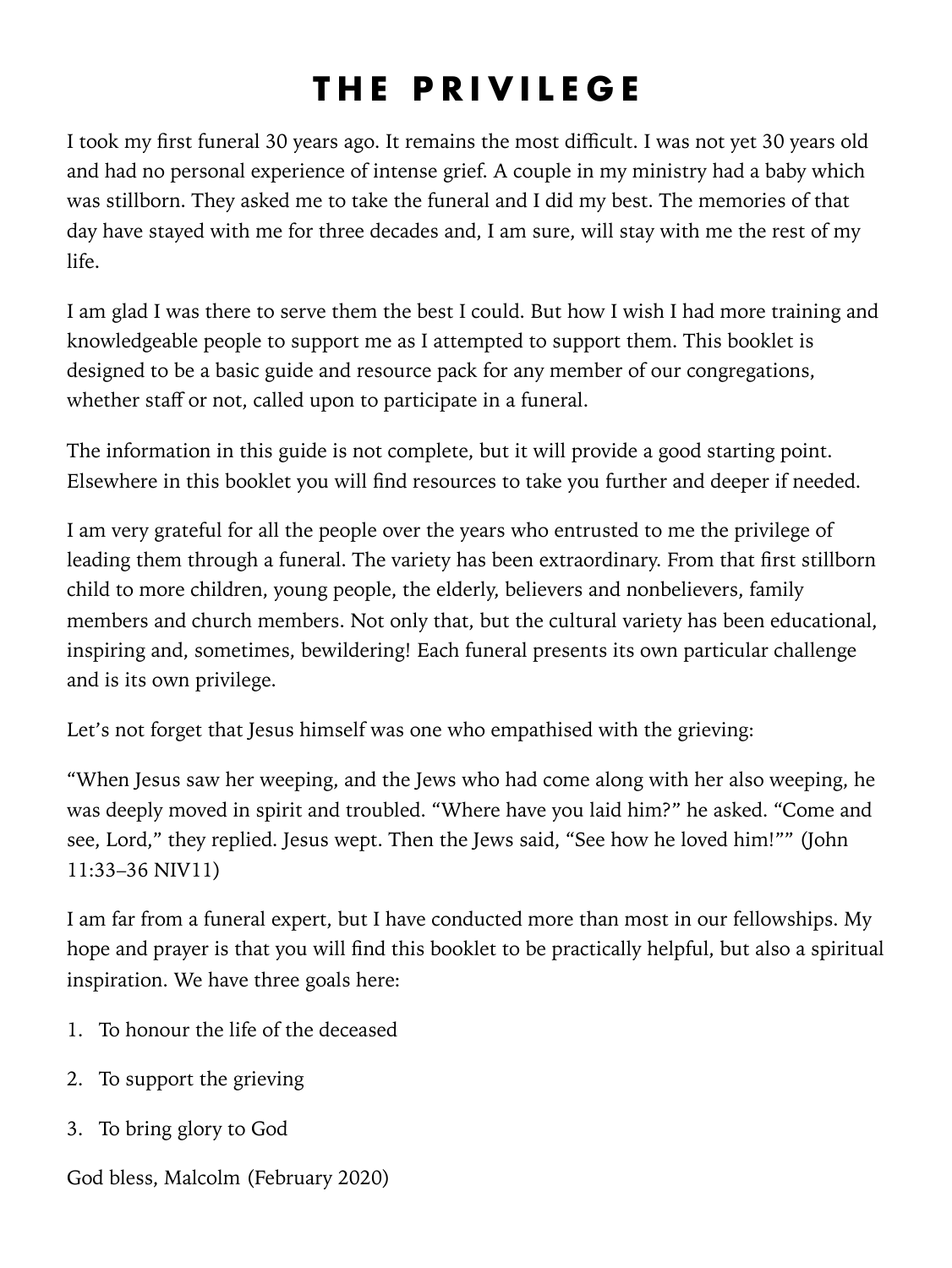## <span id="page-3-0"></span>**BASIC PRINCIPLES AND PRACTICALS**

These principles and practicals are not definitive. Much will depend on the context. However, these issues should be carefully considered once it is clear that you are going to be involved in a funeral. The perspective I shall take here is one where you are operating as the 'minister'.

- 1. Get involved as soon as possible. Arrange a meeting with the key people as early as you can. More on what to do in that and subsequent meetings below.
- 2. Find out who the funeral directors are and make contact. Most firms are highly professional and will be your best resource for information and advice.
- 3. Play your part. Whether you are close to the deceased and their family or not, you have a role to play. Although you will want to be human and connected to the events, you will also need to stand a little apart. You are God's representative, present to offer God's wisdom and comfort through your very own and real humanity.
- 4. Respect the culture. Different cultures have different rites of passage. If the culture of the funeral is different from your own find someone who can give you some insight. Preferably someone not intimately involved with the funeral. I will never forget my first Caribbean "nine-night". I was very grateful for those who prepared and guided me.
- 5. Self-awareness. Involvement with bereaved people can lead to a reminder of experiences of loss in your own past. Find someone to talk to when you are triggered.
- 6. Remain calm. People and families process grief in very different ways. Some express their pain with a great deal of volume, energy and, sometimes, behaviour which is shocking. It is important that you are a rock in a sea of trouble. Prayer is your best resource.
- 7. Positive but not patronising. There are many things to be positive about even in the midst of grief. G4rief is evidence of love. However, we must avoid being trite. Never say things like, "You'll get over it soon", "Pull yourself together", "She wouldn't want you to cry like that". And similar.
- 8. Clothing. Overdress rather than underdress. Risk being too formal rather than to casual. Both for meeting the family and for the funeral itself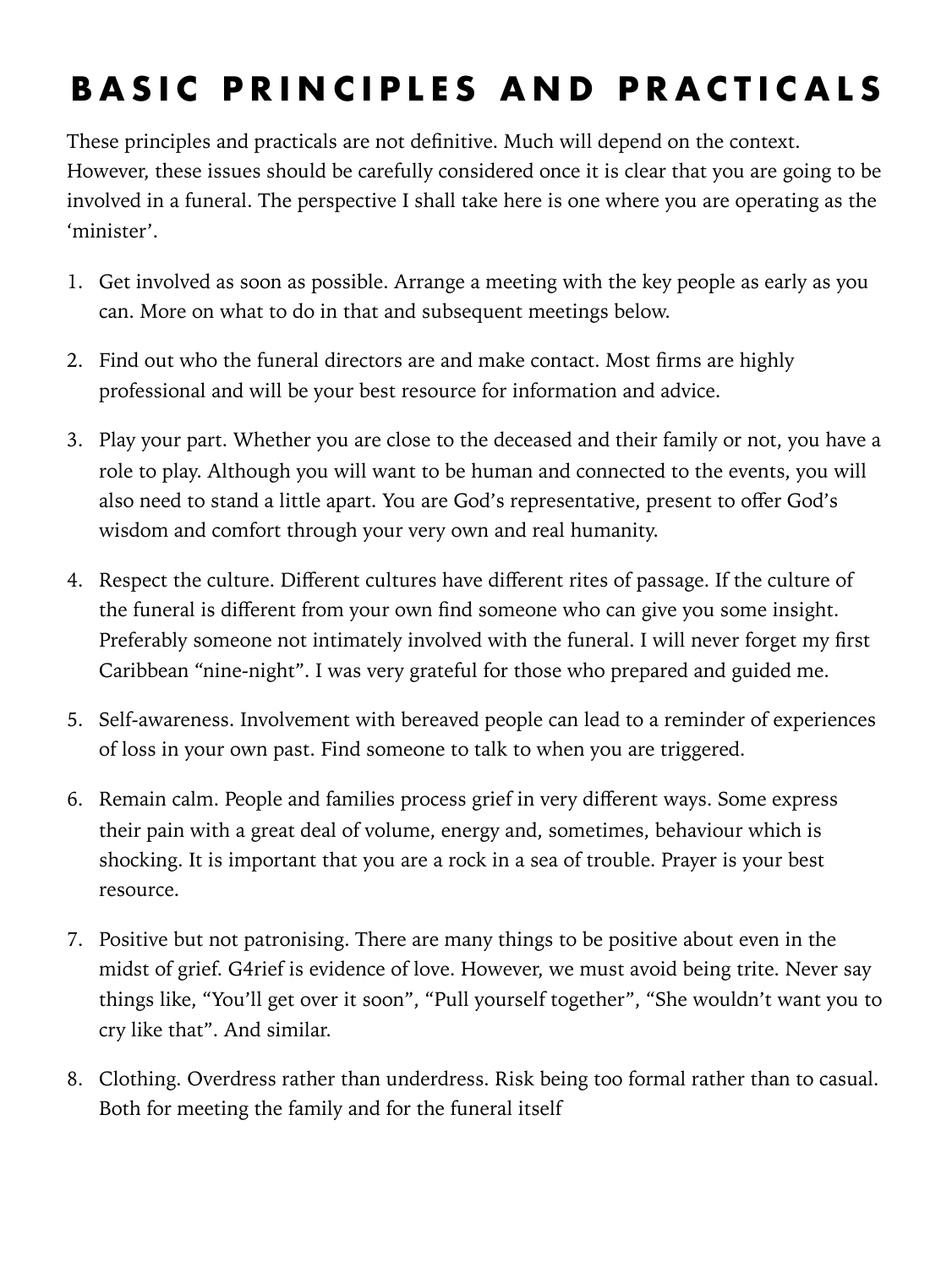### <span id="page-4-0"></span>**THE FIRST MEETING**

The details will vary from person to person, but you may find this checklist useful when conducting your first meeting with the family and whoever might be planning the funeral.

If appropriate begin and end the meeting with prayer.

#### **Details**

- Date of service:
- Type of funeral:
- Time at church:
- Time at Crematorium/Cemetery:
- Funeral Directors Tel :
- Contact in family Tel :

#### **Life of the deceased**

- **•** Age:
- **•** Birthplace:
- Family + relatives:
- **•** Normal name used:
- **•** Character:
- **•** Employment:
- **•** Interests/Enjoyments:
- **•** Any significant moments in their life: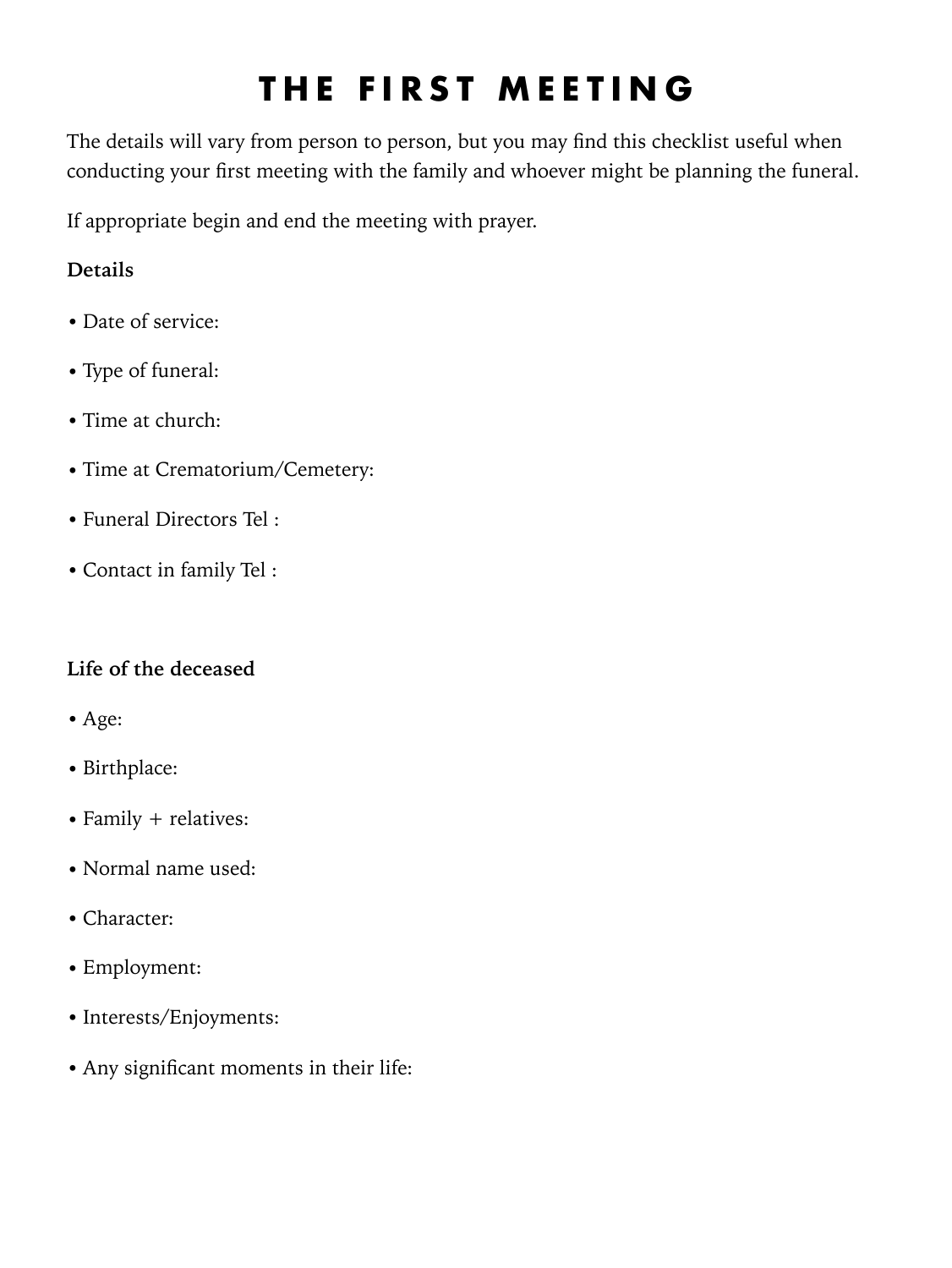#### **Details of service**

- **•** Favourite/requested hymns:
- **•** Favourite/requested readings:
- **•** Any other music (arranged with Funeral Director):
- Any other readings poems etc.:
- **•** Does anyone wish to give a personal tribute (asks to see a copy of any eulogies in advance):
- **•** Flowers/donations:
- **•** Reception announcement?
- **•** Entry into church/crematorium seated/close family follow coffin/all follow coffin
- **•** Curtains at crematorium close net curtain/close curtain/no close

#### **Extra Notes**

- Most funeral services are 20 to 25 minutes long. If you go over you will be pushed out by those running the facility. This happened to me once. Never again.
- When I meet with families I ask what kind of booking they have at the crematorium. In most cases I try to persuade them to make a double booking which means they will have 40 to 45 minutes. Less pressure. It costs more, but it is worth it.
- Make a plan to visit the crematorium before the day of the funeral. Although they are all quite similar, there are variations in terms of processing into the room, the position of buttons that might need to be pressed, lecterns from which to speak and suchlike.
- Find out if any members of the family are disabled. This may be significant for seating, but also you may wish to request that disabled members of the family arrive in good time. It is not always easy to park near to entrances.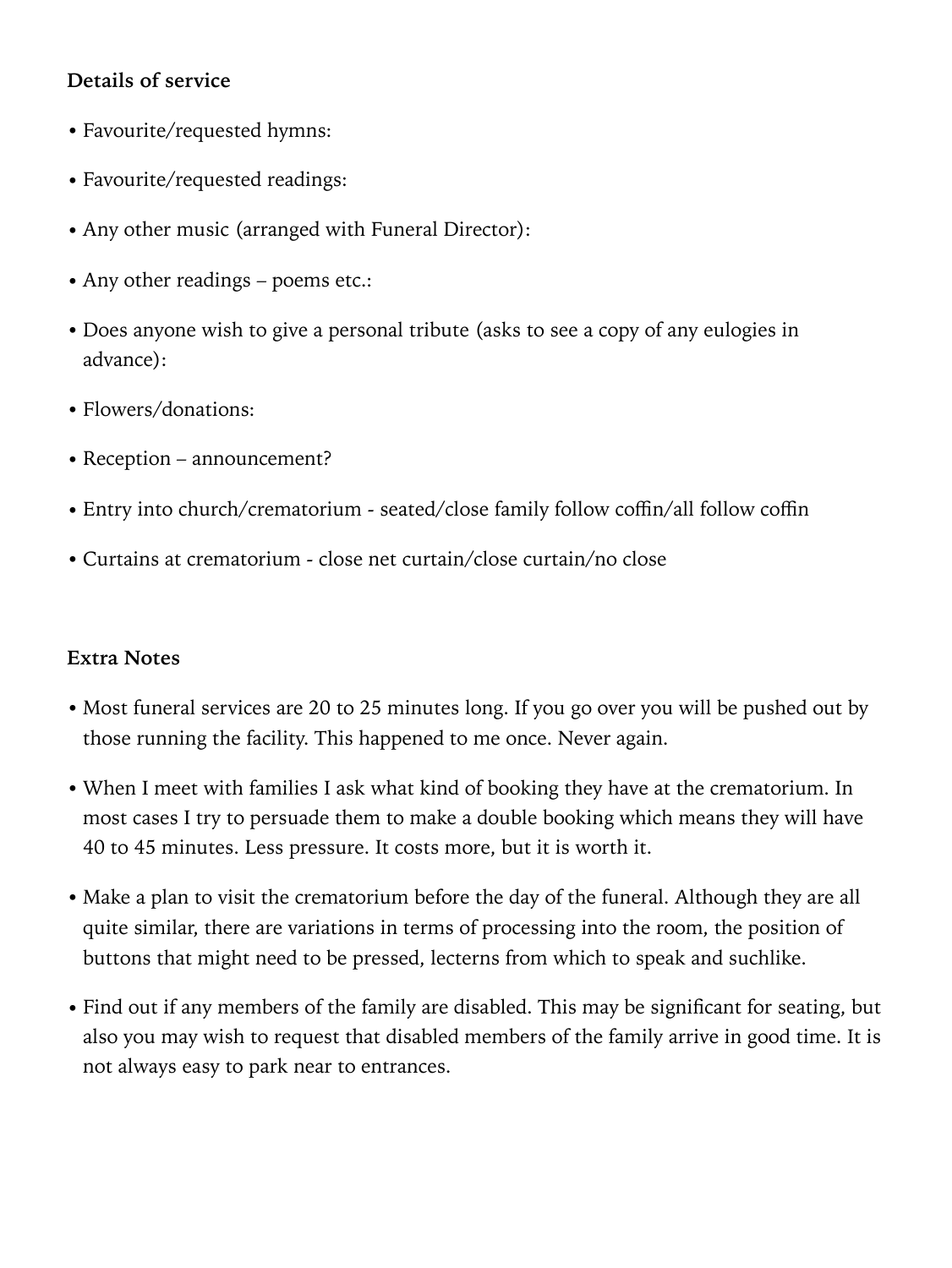### <span id="page-6-0"></span>**THE LESSON**

It might be the most nerve-wracking but also the most privileged part of the service. Whether you are taking the funeral of a believer or not, the chance to share something about God is a privilege. Consider these guidelines regarding what to say and how to say it.

- 1. Be honest. Do not say, "He is now with God in heaven" when you are not sure that's the case according to scriptural teaching. There are many other forms of words you can use.
- 2. Be kind. In other words do not say anything like, "It's such a shame he didn't take his chance of salvation while he had it. Now he is suffering the consequences." You are not the judge.
- 3. Use one scripture and make one point. Maybe reference another scripture, but base your lesson on *one*. In most situations you will have somewhere between five and 10 minutes to speak. You want people to go away remembering one point from one scripture. If the deceased had a favourite scripture I try my best to make that the focus of the lesson.
- 4. Real about the relationship. If you knew the person well then refer to that relationship in your lesson. However if you barely knew them or did not know them, say so.
- 5. Use the correct name. I went to a funeral where the Minister called the deceased by a name that none of the family used. It was very embarrassing and added to the pain of grief.
- 6. Offer hope. The gospel is a gospel of hope. You are addressing the people present, not the one departed. Make the most of this opportunity to remind Christians that their hope is certain, and offer any non-believers hope that extends beyond the grave.
- 7. Be positive. My father took a funeral of a man who died in his 90s. By all accounts he was a horrible person. No one came to the funeral except his carer and a council official. However, my father discovered that he had been in submarines in the Second World War. This enabled him to salute the man's courage in serving his country and protecting his fellow countrymen. There is *always* something positive you can say.
- 8. Anticipate the service overrunning and decide what you can most easily cut out of your lesson if necessary.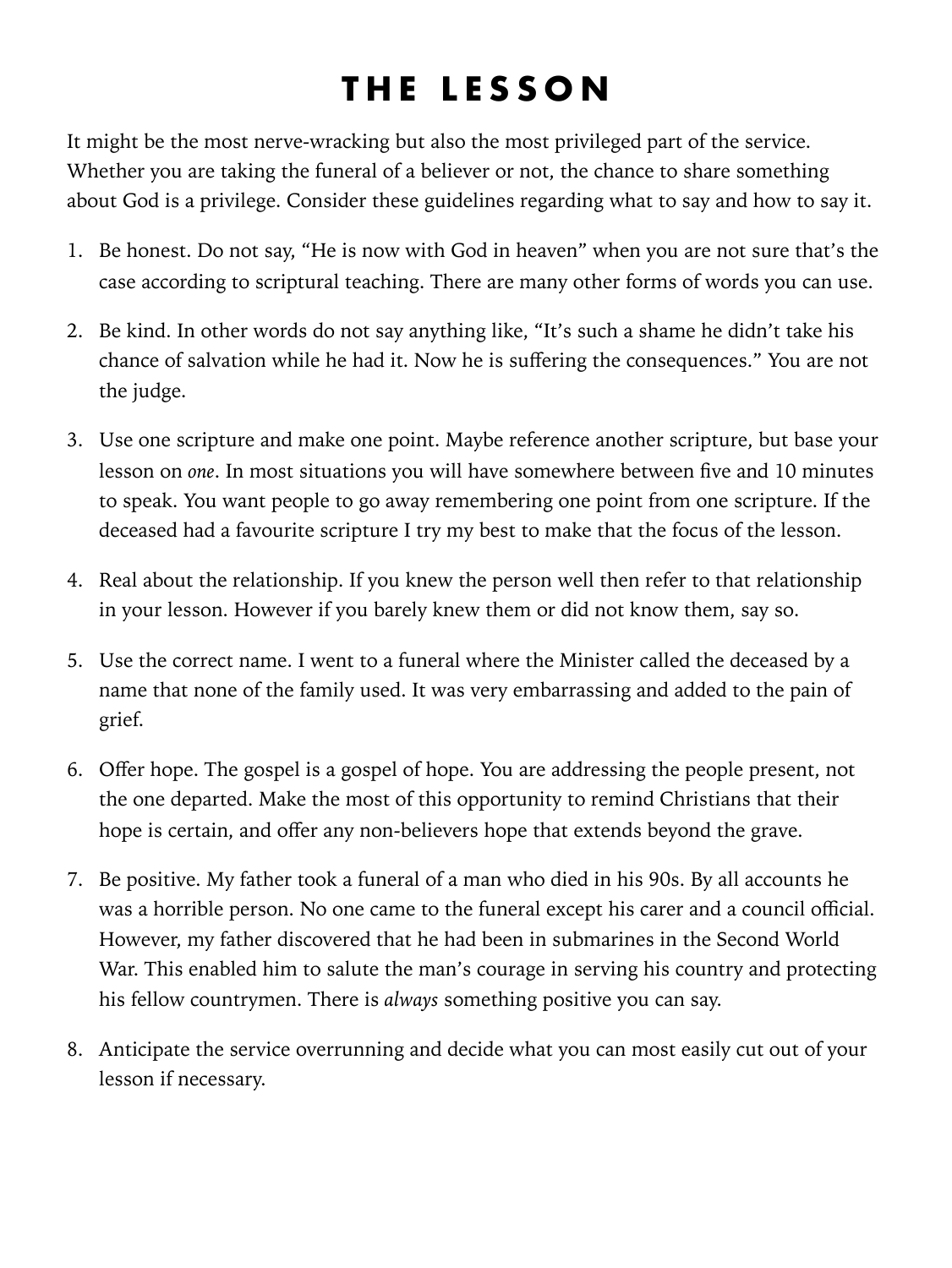### <span id="page-7-0"></span> **THE SERVICE**

There are many variables for a funeral service. No one size fits all. Consider the following point of guidance when planning the service.

- 1. Prioritise the desires of the family. You may have your own ideas, and these should be considered, but they come secondary to what the family want.
- 2. Songs. Ask the family what hymn/s they would like. It is not uncommon for people not to know. Therefore, ask if the deceased had a favourite hymn, and have a few of your own ready to suggest. A good guideline is to pick hymns that most people in attendance would know.
- 3. Prayers. Our tradition is one of primarily extempore praying. Nothing wrong with this at a funeral, but it's not uncommon for people to get tongue-tied. Using set prayers is not a second-class way of praying.
- 4. Instruct speakers. Those reading, praying or sharing may not have much speaking experience. Even seasoned speakers will not have significant experience of speaking at a funeral. Give them some basic advice: speak slowly; write down what you want to say; be yourself.
- 5. Backup plan. On occasion a speaker finds they cannot go through with what they had intended. Be ready to step in yourself.
- 6. Eulogies. Ask to see a copy of the eulogy in advance. Even if it is not every word, at least the bullet points. This will prevent you from duplicating information in your lesson as well as giving you a better feeling for how the family perceived the deceased.
- 7. Order of service. Put all set prayers, words of hymns and scripture readings on the order of service. Everyone can then work from the one booklet.

The next page contains a typical cremation service with all the details. These would be altered depending on circumstances. The pages following contain outlines for a variety of services.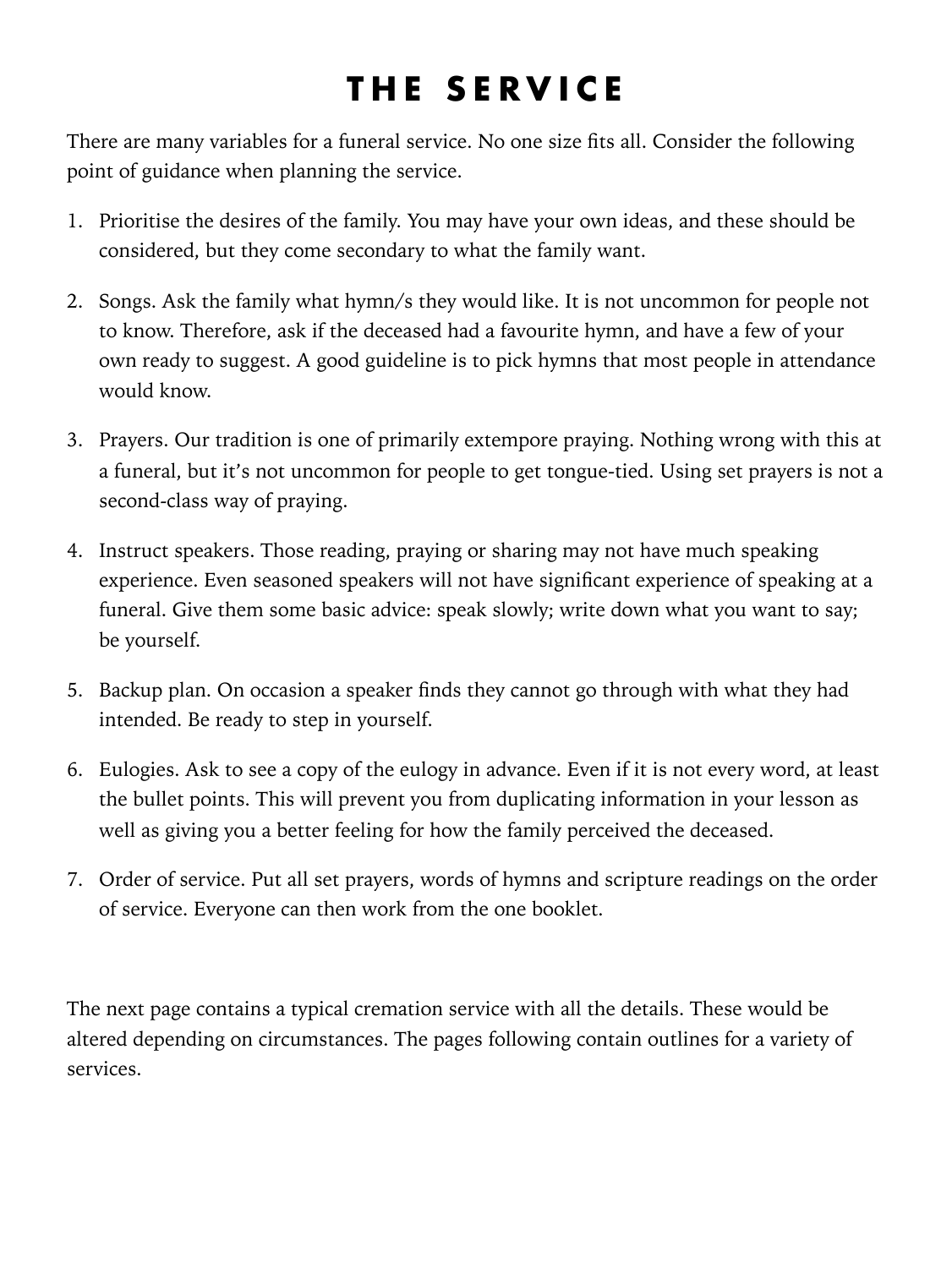### <span id="page-8-0"></span>**TYPICAL CREMATION SERVICE IN DETAIL**

#### **Welcome and Opening Words**

Welcome to this service of Remembrance and Thanksgiving for the life of FULL NAME (, known as FIRST NAME).

We are here today because, in some way, knowing FIRST NAME has enriched our lives. We have come to say our farewells and to seek God's comfort and strength at this time of separation. Meeting together in the context of Christian worship to remember all that FIRST NAME has meant to us, we seek to celebrate HER/HIS life and to commit HER/HIM into God's hands.

As we gather we read some ancient words of scripture and seek to draw strength and comfort from them:

 "Jesus said 'I am the resurrection and the life, whoever believes in me, even though they die, will live, and everyone who lives and believes in me will never die.'" (John 11.25-26)

 "The people walking in darkness have seen a great light; on those living in the land of deep darkness a light has dawned." (Isaiah 9:2)

 "Because of the LORD'S great love we are not consumed, for his compassions never fail. They are new every morning; great is your faithfulness." (Lamentations 3:22–23)

We have gathered here today because FIRST NAME's death, like his life, has touched our own. Today our thoughts and prayers are especially turned to FIRST NAME's family….

As we seek hope and comfort, we sing our first hymn, chosen by HER/HIS family…

#### **Hymn**

#### **Prayer**

Loving God, we come to you in our need. You have given us life and now we face the mystery of death. Please help us to find you in the whole of life, its beginning, its middle and its ending. At this moment, please help us to discover you in our pain as well as our joy, in our doubts as well as our faith, so that we might find comfort in your words and new hope in Christ. Be with us now, as we celebrate the life of FIRST NAME, that though our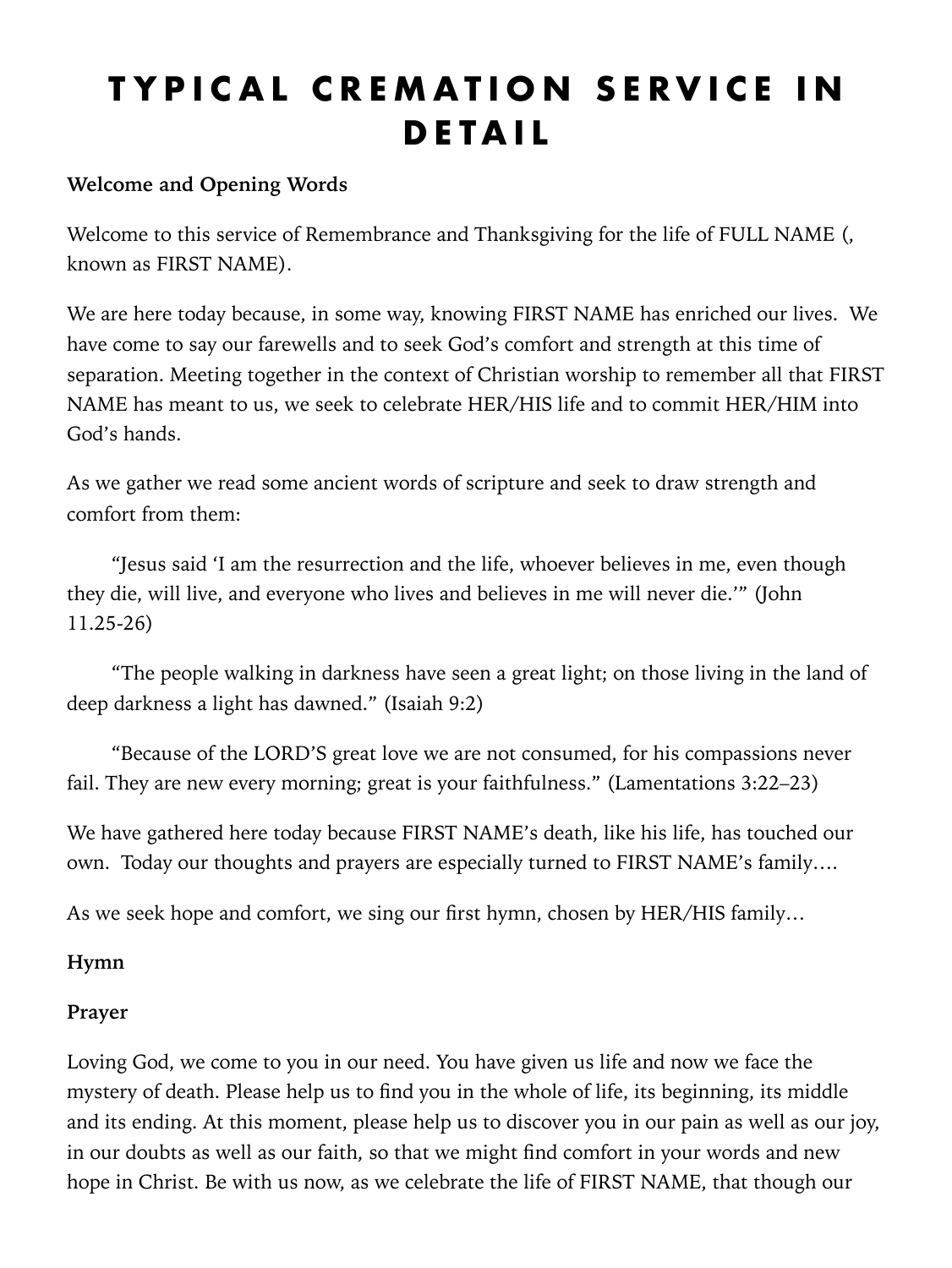tears we may know your comfort and in our remembering we may be assured of your neverending love. We make our prayer in Jesus' name. Amen.

#### **Personal Tribute/Poem if desired**

**Bible reading** 

**Address** 

#### **Prayers**

Father God, we thank you for the life of FIRST NAME, now gone from among us all; for all your goodness to him and for all that he has been to those who loved him. We thank you for the ways in which FIRST NAME's life has shown us your goodness, mercy and love. We thank you for what has been unique and special about HER/HIM...

Now we bless you that HER/HIS sins are forgiven, HER/HIS recent pain and suffering ended and all past hurts and regrets forgotten. Help us to be content to release HER/HIM to you in the faith and hope we have in Christ our Lord.

Loving God, we thank you for the friendship and peace SHE/HE has brought, for all that SHE/HE has given to us. We pray that nothing of HER/HIS life will be lost but will be of benefit to the world and that all that was important to HER/HIM will respected by all who follow.

We pray for FIRST NAME's family. We name before you.... May they each know your love and ours in the weeks ahead as they begin to adjust to this new phase in their lives. Let their memories of FIRST NAME comfort them as they recall and celebrate what SHE/HE means to them.

We pray for HER/HIS wider family, for HER/HIS many friends and neighbours, and for all whose lives have been enriched by knowing FIRST NAME, that they may continue to grow in faith and love to the glory of your Name.

We make these prayers in the name of Christ our Lord, Amen.

**Hymn**

#### **Commendation & Committal**

Gracious God, you have given us life, and in your love you are giving us new life in Jesus Christ.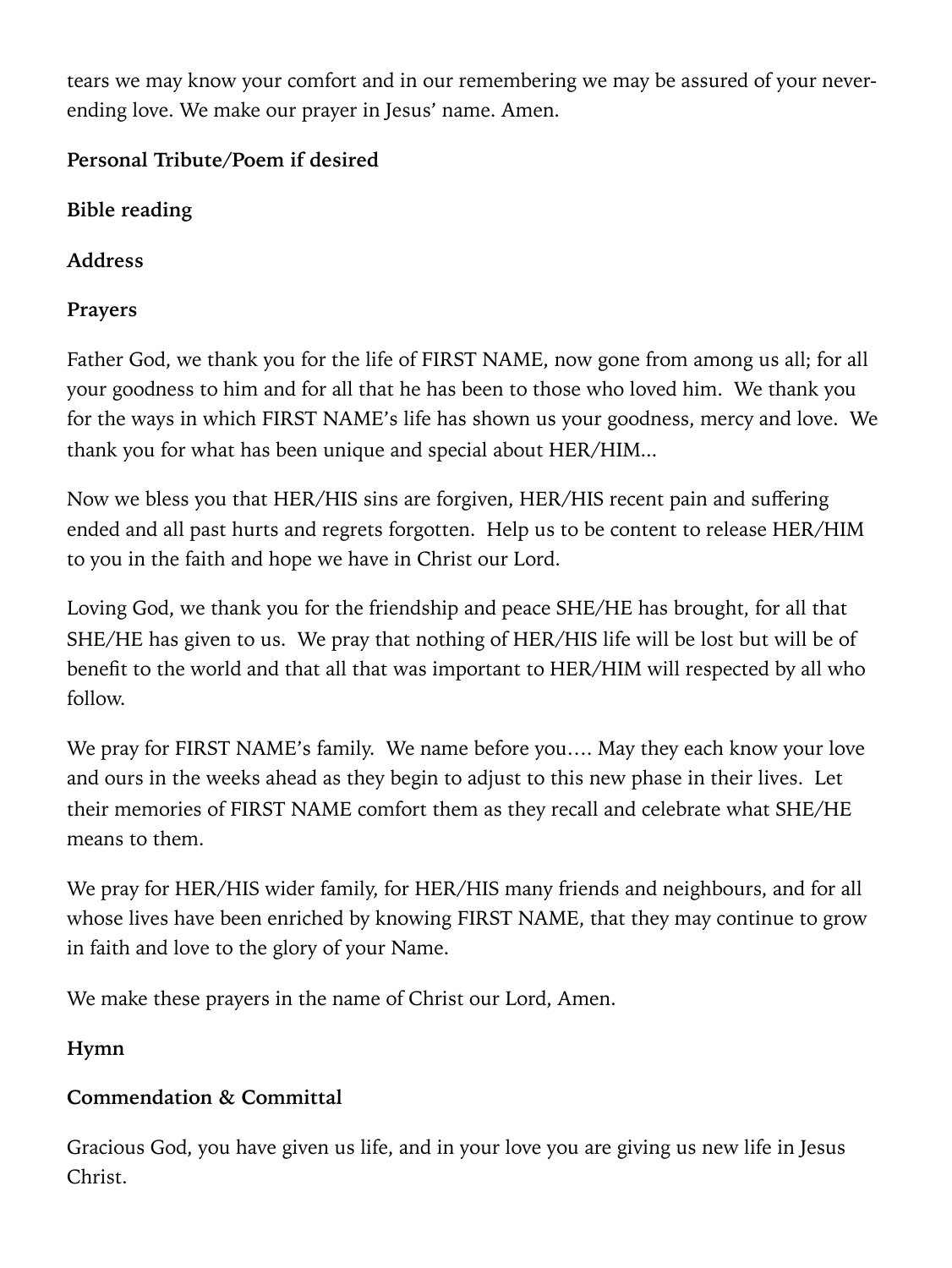We entrust FIRST NAME into your safe keeping in the faith of Jesus Christ, your Son our Lord, who died and rose again to save us, and to bring us all to a joyful resurrection and glory of your eternal kingdom. Amen.

And now, the moment comes when we must say farewell to FIRST NAME, HER/HIS earthly life has ended and we commit HER/HIS body to be cremated, trusting in God's mercy and compassion

Earth to earth, ashes to ashes, dust to dust.

In sure and certain hope of the resurrection to eternal life. Amen

#### **Blessing**

And now, may the love of God surround us and strengthen us, may the hope of Christ fill our hearts and indwelling of the Holy Spirit lead us into ever deeper love one for another, today and always. Amen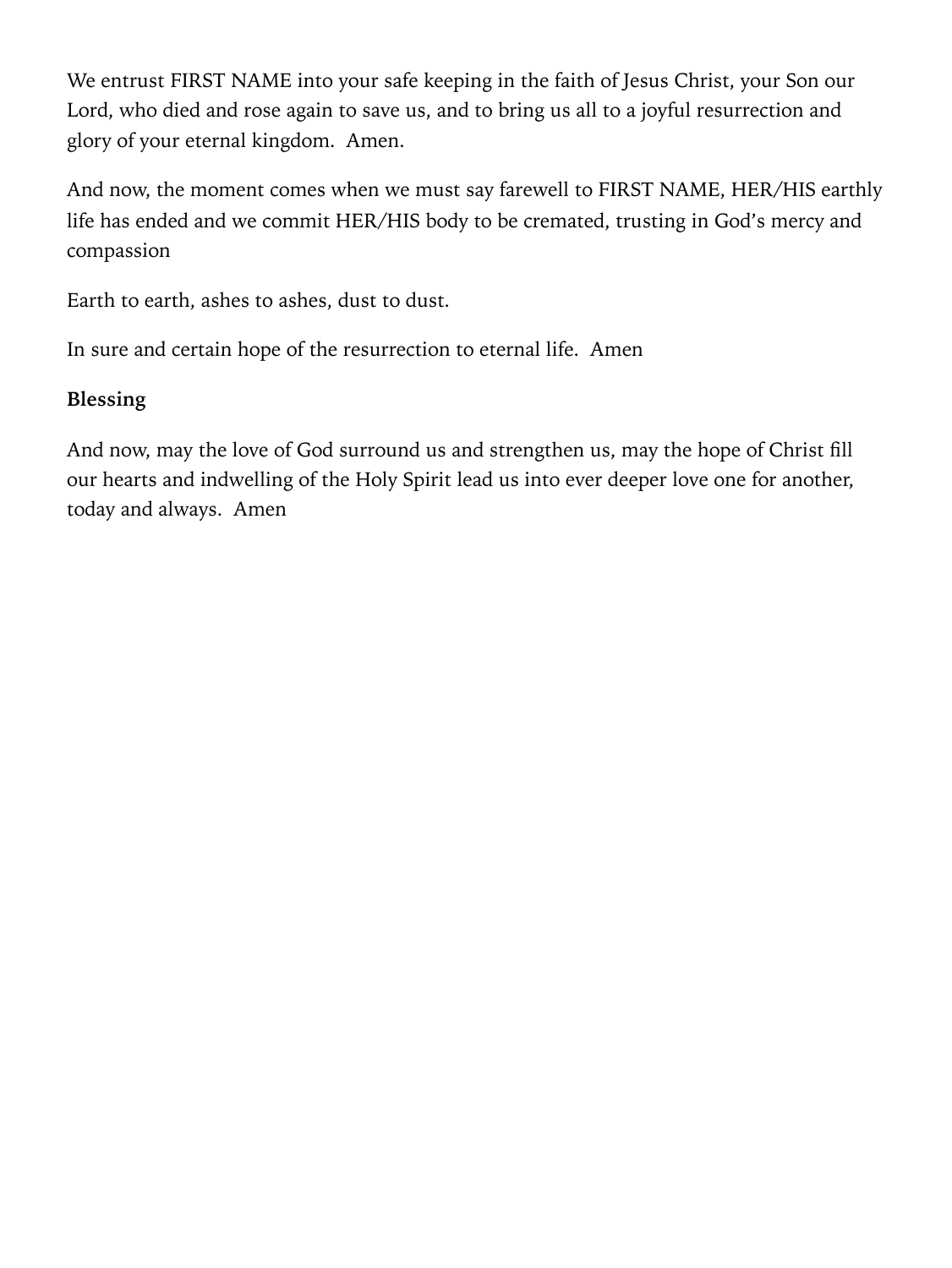### <span id="page-11-2"></span><span id="page-11-0"></span>**TYPICAL FUNERAL SERVICE AT CHURCH FOLLOWED BY BURIAL [1](#page-11-1)**

Entry of Coffin and Mourners While Music Plays

Opening Sentences and Welcome

Hymn

Gathering Prayer (followed by Lord's Prayer if desired)

Reading(s) – a family member may wish to read either the Bible passage or a poem

Address (may follow the tributes)

Tribute(s) - a family member may wish to offer a short tribute

Prayers of thanks for the life of the deceased and for the family in their mourning

Hymn

Words of Commendation

Blessing

Coffin leaves the church, followed by mourners.

(Travel to cemetery)

Gathering around the graveside

Short gathering sentences and prayer

Act of committal

Final prayer and blessing

Mourners disperse when ready

<span id="page-11-1"></span> $<sup>1</sup>$  $<sup>1</sup>$  $<sup>1</sup>$  I am grateful to my friend the Rev Alice McDermott of St James Rd, Baptist Church in Watford for these</sup> funeral service outlines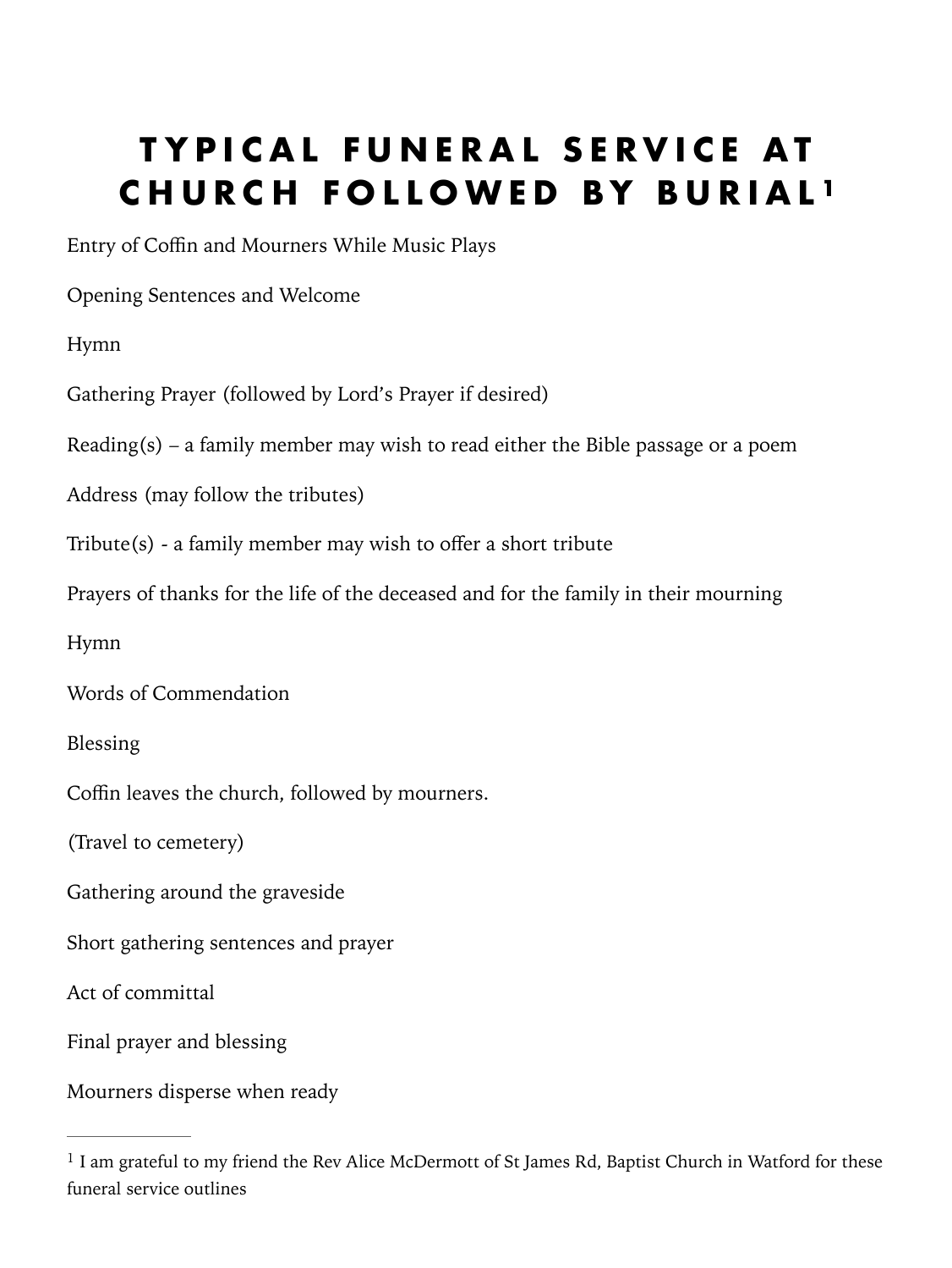### <span id="page-12-0"></span>**TYPICAL FUNERAL SERVICE AT CHURCH FOLLOWED BY CREMATION**

Coffin already received or brought in ahead of mourners

Entry of Mourners While Music Plays

Opening Sentences and Welcome

Hymn

Gathering Prayer (followed by Lord's Prayer if desired)

Reading(s) – a family member may wish to read either the Bible passage or a poem

Address (may follow the tributes)

Tribute(s) - a family member may wish to offer a short tribute

Optional hymn

Prayers of thanks for the life of the deceased and for the family in their mourning

Hymn

Words of Commendation

Blessing

Coffin leaves the church, followed by mourners.

(Travel to crematorium)

Coffin and mourners enter the crematorium chapel while music plays

Short gathering sentences and prayer

Hymn, if desired

Act of committal

Final prayer and blessing

Family leave as directed, usually with music playing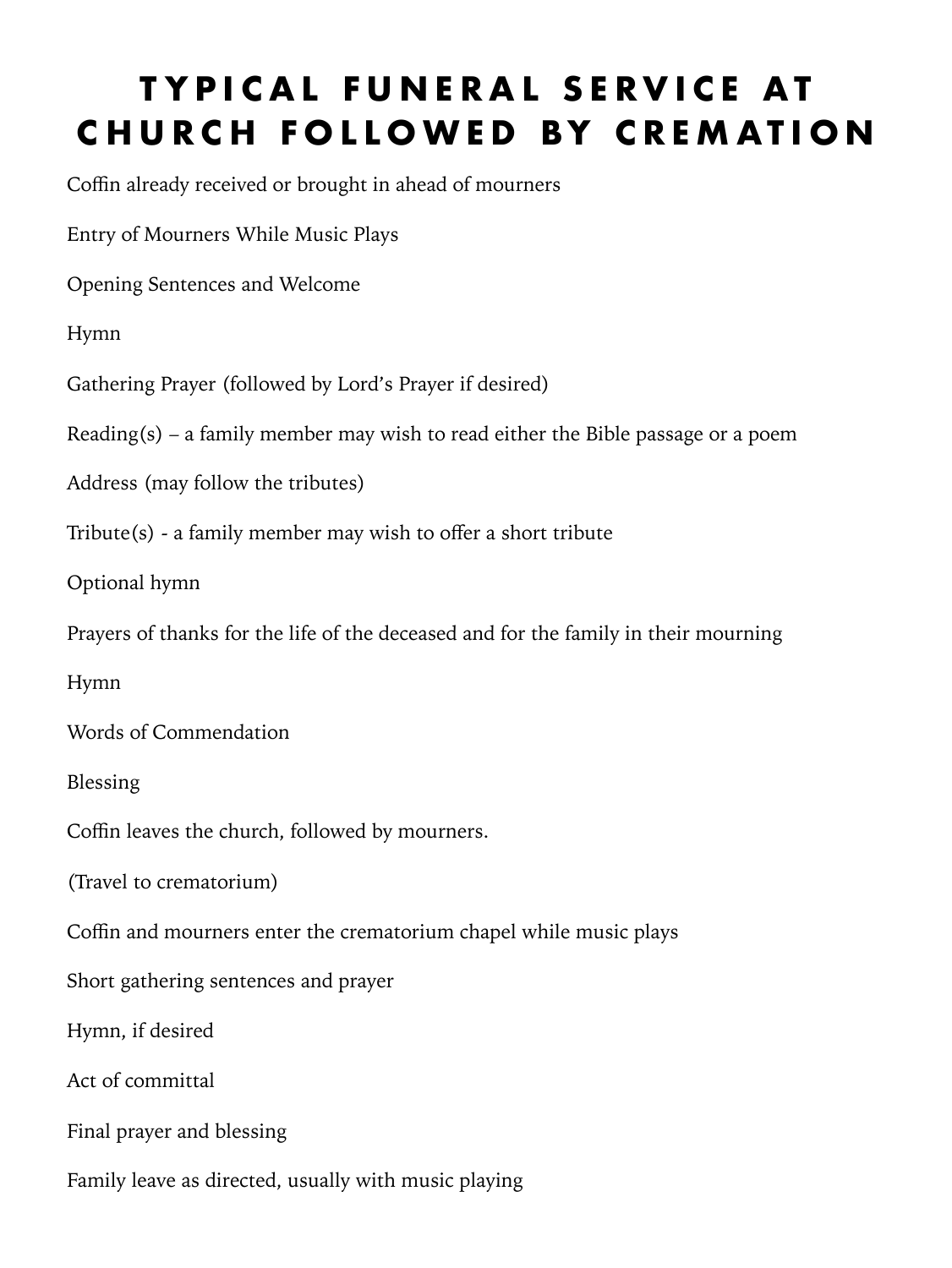### <span id="page-13-0"></span>**TYPICAL FUNERAL SERVICE AT CREMATORIUM**

Entry of Coffin and Mourners While Music Plays

Opening Sentences and Welcome

Hymn, if desired

Gathering Prayer (followed by Lord's Prayer if desired)

Reading(s) – a family member may wish to read either the Bible passage or a poem

Address (may follow the tributes)

Tribute(s) - a family member may wish to offer a short tribute

Prayers of thanks for the life of the deceased and for the family in their mourning

Hymn, if desired

Words of Commendation and Committal (during these words the curtains will usually be closed)

Blessing

Family leave as directed, usually with music playing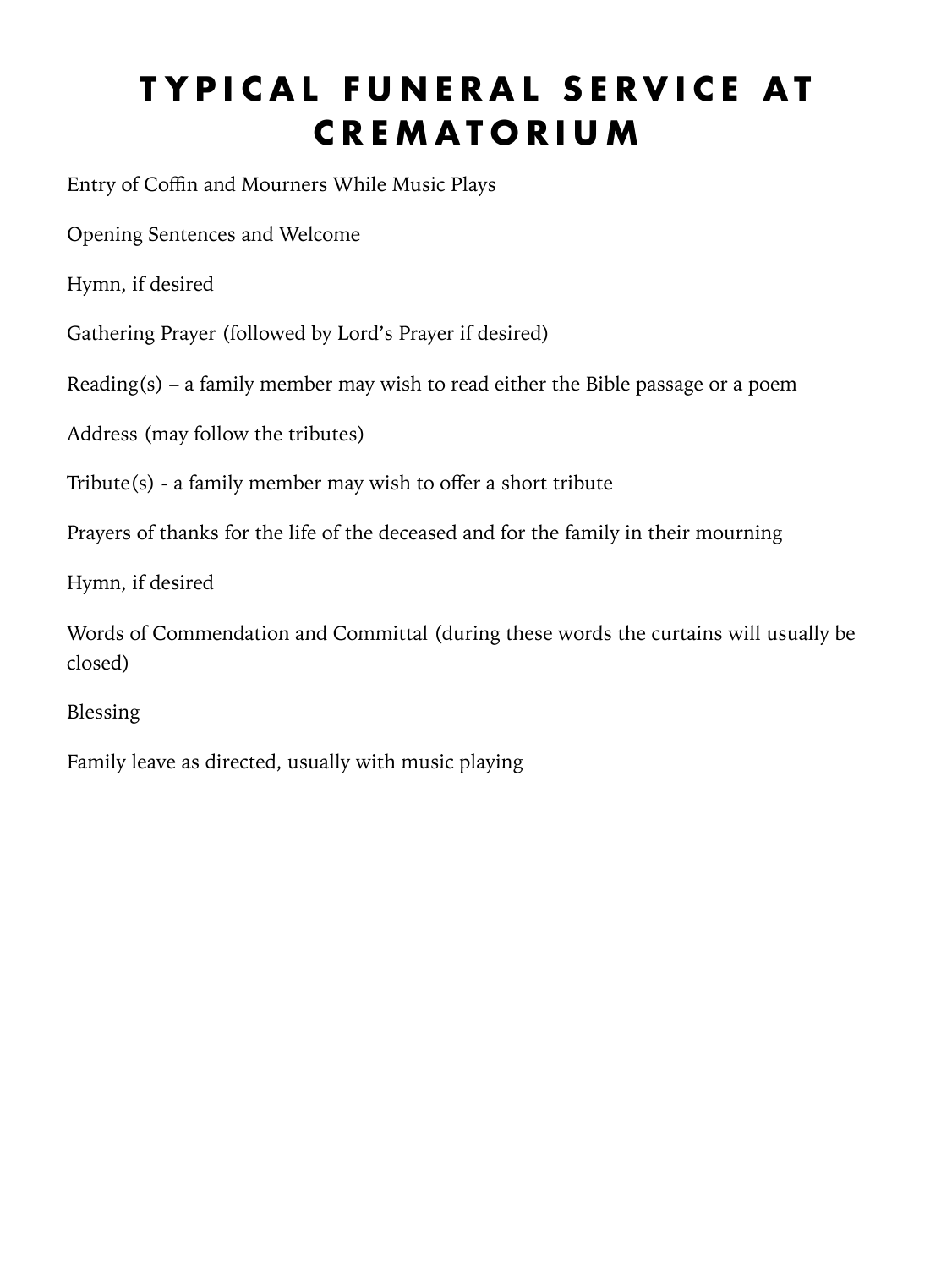## <span id="page-14-0"></span>**ON THE DAY**

The following might be a useful checklist for the day itself.

- Print out your lesson on paper. Whether you will be using the paper copy, or something like an iPad, take a printed copy. All kinds of nasty things can happen to electronic devices.
- Take a real Bible. Have it open as you walk in with the coffin (if that's what's happening) and speak from it when you teach the lesson. Please don't use a phone or iPad. They doesn't have the same sense of authority nor of comfort. Oh, and while we're on it, don't take a small Bible with tiny print.
- Where feasible I blue-tack my lesson notes to the page in my Bible opposite the text from which I will be speaking. That way, there is no danger of losing my place nor of pages falling off the lectern or out of my hands.
- When appropriate, I do the same with the prayers and the order of service at the graveside, if that's the form of the service. That way I only need to hold a Bible rather than additional pamphlets, sheets of paper or other books.
- Do you need reading glasses? If so, bring them. Sometimes the lighting is not as bright as you might like.
- Arrive early. It gives you a chance to make sure everything is running smoothly at the crematorium. You also have the opportunity to have a chat with early arrivals and, as the Minister and the speaker, it is always good to connect with the congregation.
- Check that the PA is working, and the music is queued up.
- Check the orders of service have arrived. Pick out a copy for yourself.
- Have a pen handy with which to make last minute adjustments on the order of service.
- Will you be outdoors for any length of time? Bring just-in-case clothing for wet/cold weather. I take a long smart coat and a change of footwear in the car.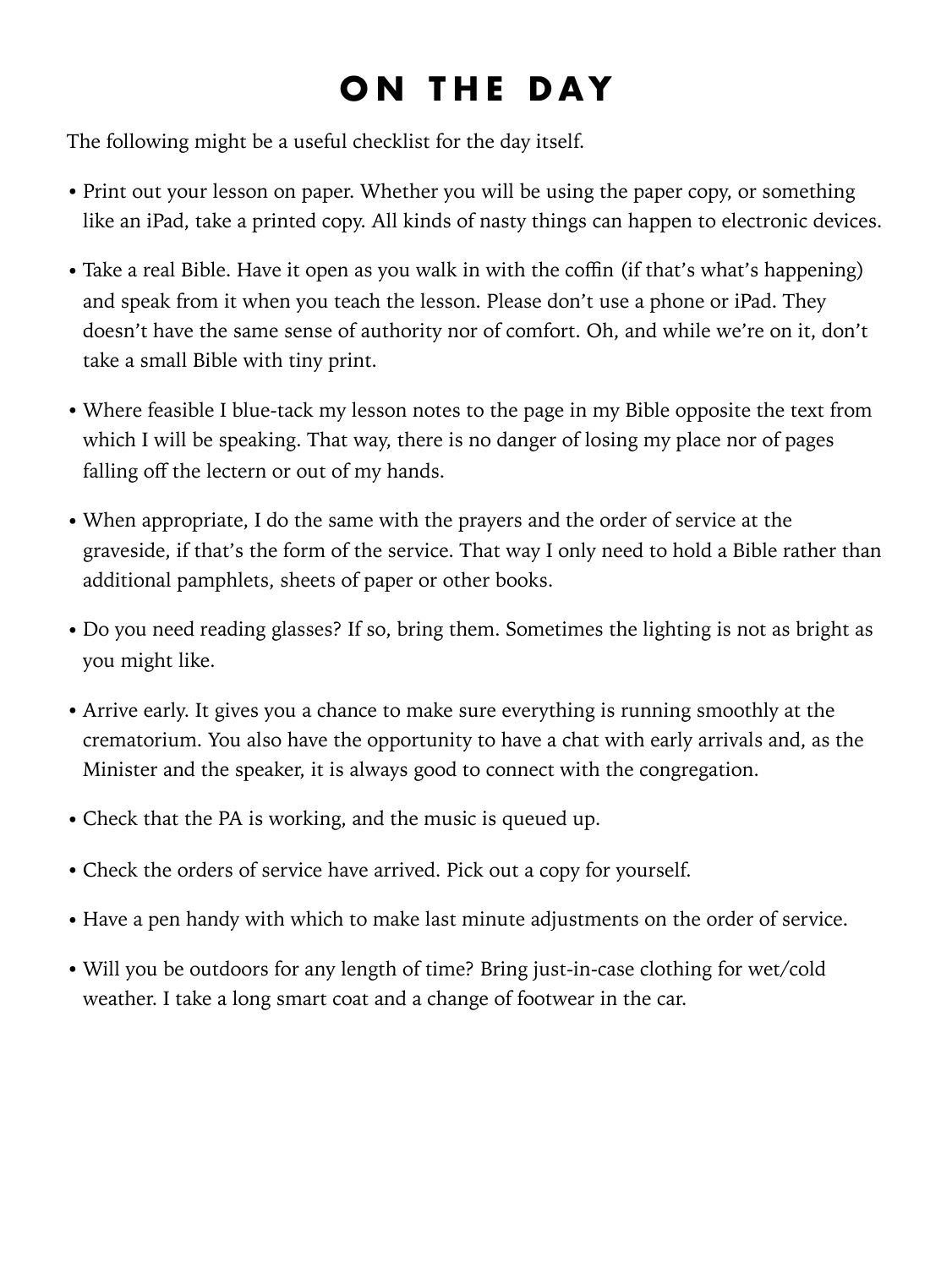### <span id="page-15-0"></span>**AFTERWARDS**

You have played a once-in-a-lifetime role for the family. You may wish to do some and/or all of the following after the event.

- 1. Write a note or card to the family in the week following the funeral offering your condolences and gratitude for the privilege of taking the service.
- 2. If appropriate, offer to visit a week or two after the funeral just to see how people are getting along.
- 3. If appropriate, ask if they would like you to pray for anything specific.
- 4. Mark the one-year anniversary of the death in your diary and send them a card or some kind of message on that date. Some families might like you to lead a short service of thanks and remembrance in their home or similar.
- 5. Where you have been supporting people with little or no faith, ask if they would like to know more about the hope you spoke of in your lesson.
- 6. Don't be afraid to invite non-church people to attend church. It is not simply that you hope they might become a Christian, it is also a place where they can find genuine loving support.
- 7. Keep the family in your prayers.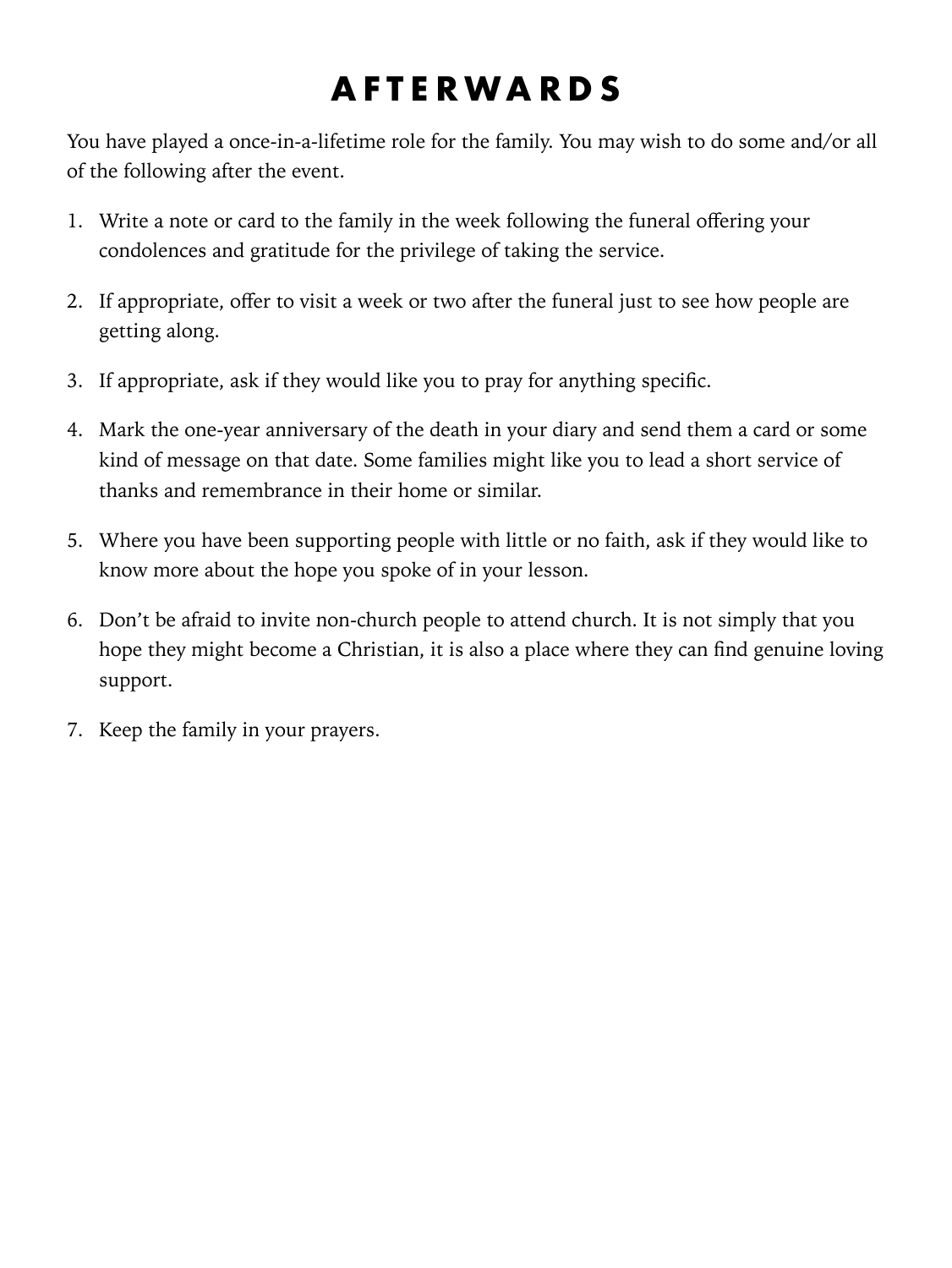### <span id="page-16-0"></span>**RESOURCES**

Books:

["A Funeral Manual"](https://smile.amazon.co.uk/dp/B002ACPI26/ref=cm_sw_em_r_mt_dp_U_FwfmEb0BZ3EHE) by Perry H. Biddle Jr. Contains - advice for arranging the funeral service; typical funeral services from a number of different denominations; a suggested service for the burial of a child; advice on music; some model sermons for different situations including a suicide; and selected useful passages of Scripture. I have consulted this guide for every single funeral I have conducted.

[Common Worship: Funeral Booklet](https://smile.amazon.co.uk/dp/B0094DE6RW/ref=cm_sw_em_r_mt_dp_U_GzfmEbRD58JW7) (Common Worship: Services and Prayers for the Church of England) - the church of England funeral booklet. Contains - a typical funeral order of service with variations; sample scriptural texts; prayers; form of words to be used for a burial of a body; form of words to be used for the burial of ashes.

["Chicken Soup for the Grieving Soul"](https://smile.amazon.co.uk/dp/1623611016/ref=cm_sw_em_r_mt_dp_U_yDfmEbT6197B6), by Jack Canfield, Mark Victor Hansen. Stories, poems, anecdotes about grieving and death. Must be used with caution. Can be a bit syrupy. However, I have used material from this book effectively in the right context.

[Letting Go: Caring for the Dying and Bereaved](https://smile.amazon.co.uk/dp/0281052255/ref=cm_sw_em_r_mt_dp_U_TGfmEb5WRQS7Z) (New Library of Pastoral Care) by Speck, Peter, Ainsworth-Smith. Not so much about the funeral per se, but about how to understand what it means to support others in grief, the effect it has on you yourself as well as several appendices of practicalities, useful addresses and cultural issues.

"[What To Do When Someone Dies"](https://smile.amazon.co.uk/dp/1844901270/?coliid=I2ADOOD2QOJN2R&colid=1RDYOTE19G0WD&psc=0), Anne Wadey. A practical "Which?" guide to what to do from funeral planning to probate.

#### Online:

[Bereavement Care:](http://www.bereavementcareandsupport.co.uk/) a charity with many useful resources. I did a "bereavement visiting" course with them in 2003/4. It opened my eyes to the complexities of being with grieving people and the opportunities to be a support.

[Cruse bereavement care:](https://www.cruse.org.uk/) resources and training to help others going through bereavement.

[Baptist resources](https://www.baptist.org.uk/Articles/371528/Practical_guidance_for.aspx): useful resources and advice for people taking funerals.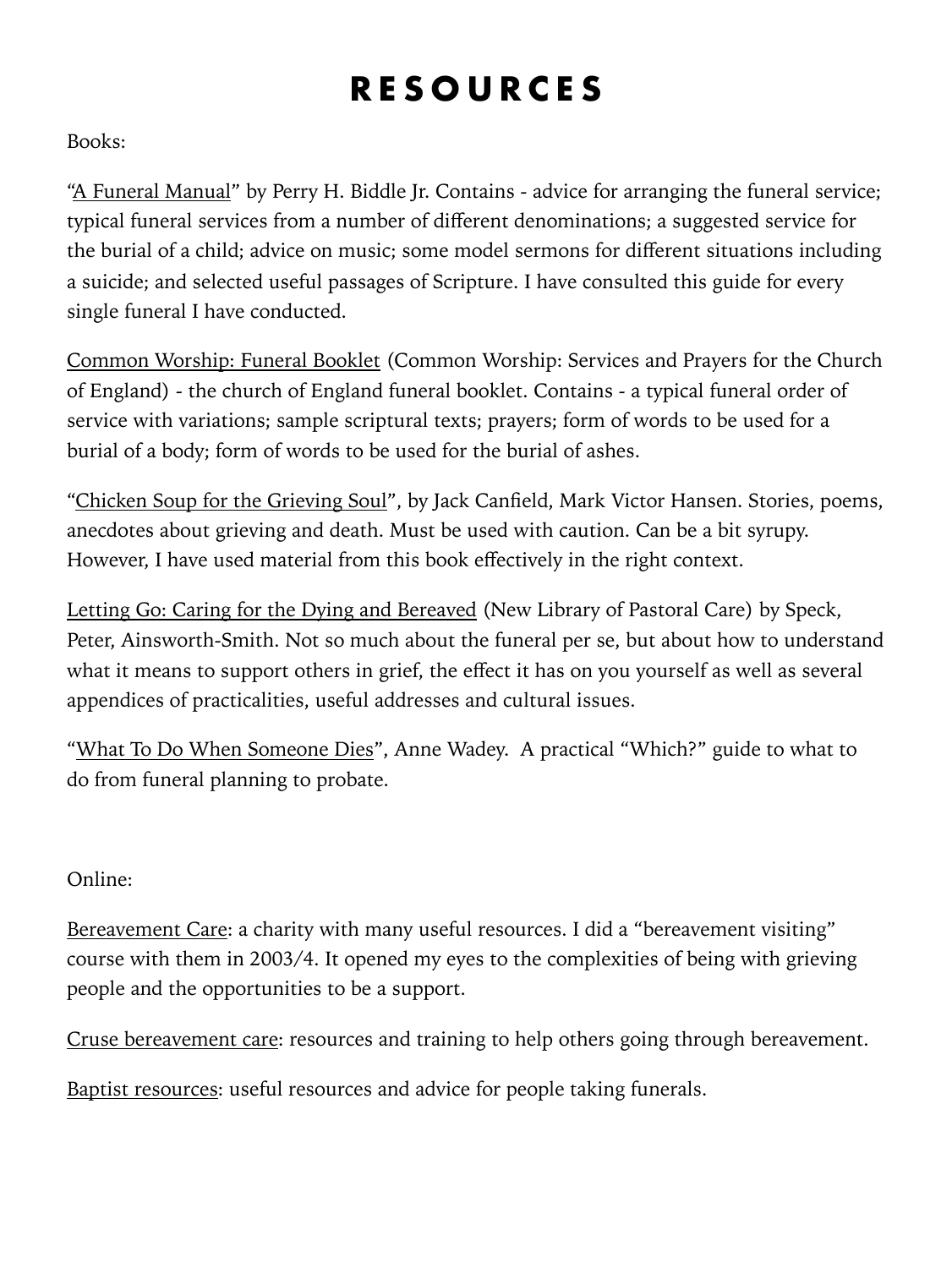### <span id="page-17-0"></span>**USEFUL SCRIPTURES**

- Commonly Used (and some less so!) Bible Passages for Funerals
- Revelation 21: 1 7
- Ecclesiastes 3:1 13
- Proverbs 31:10
- John 12:24-26, 44-47
- Psalms 23; 46; 90; 103: 8-17; 130; 139; 139:13- 16a (For a child/baby/stillbirth)
- John 14:1 17, 27
- John 6: 37-40
- Romans 8: 28-39
- 1 Corinthians 13
- Isaiah 40: 28 31
- John 3:16
- John 5: 24-25
- John 14:1-2
- John 14:27
- 1 Peter 1:3-12a
- 1 Corinthians 15
- Isaiah 66:12 14a
- Luke 10:25 37
- Proverbs 2:1 10
- Philippians 4: 4 8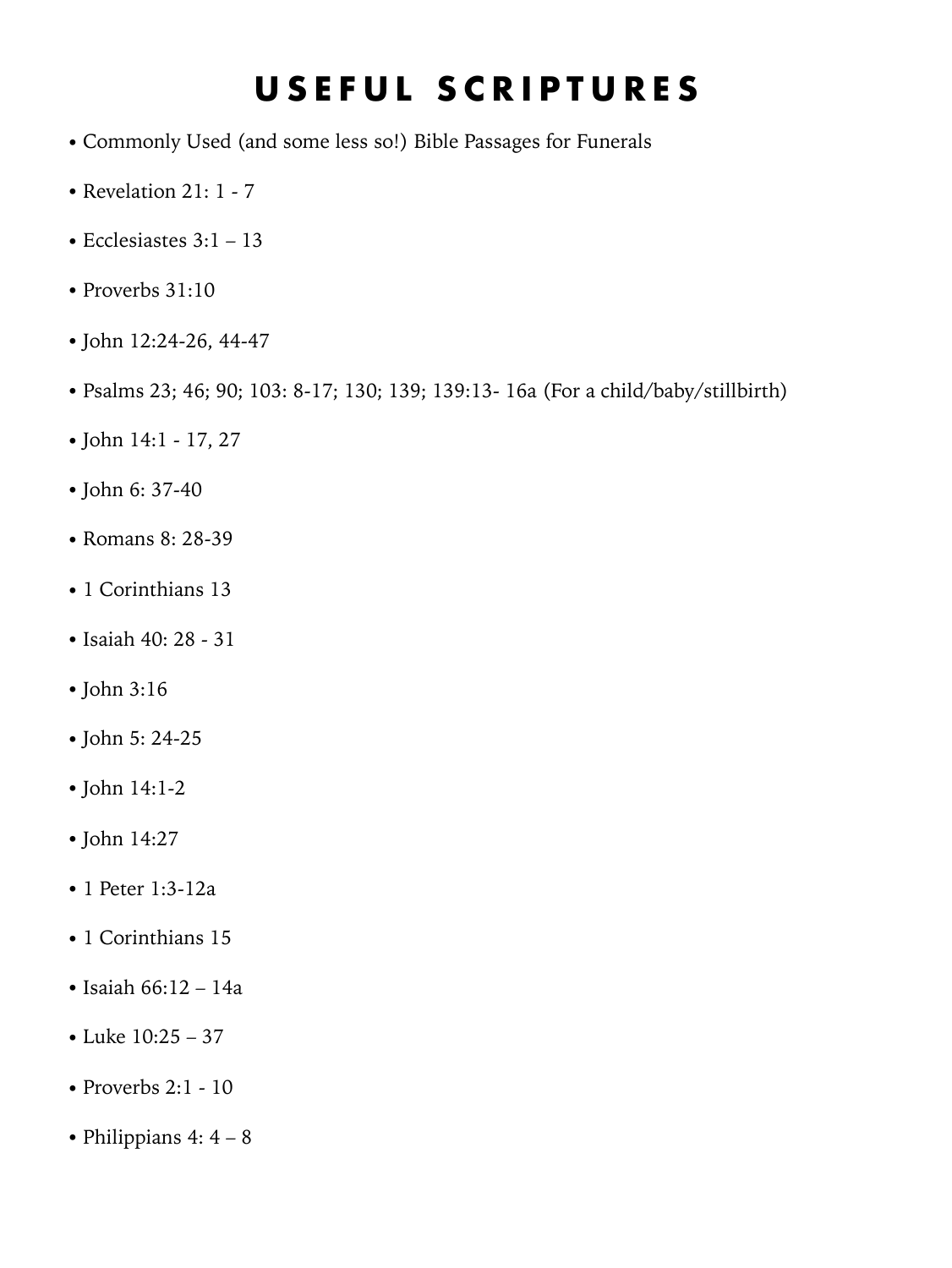### <span id="page-18-0"></span>**BEREAVEMENT VISITING COURSE**

As mentioned above, I attended a 'bereavement visiting' course with Bereavement Care. At the same time I reached out to a friend of mine who told me about a course produced by the Church of England (diocese of Canterbury). That course was called, "Joy in the mourning".

It is styled as, "A course for those who support and visit the bereaved". Although not strictly about funerals (the focus of this booklet), many of the principles found in the booklets are helpful when considering how to interact with those planning the funeral.

The five booklets focus on the following topics:

- 1. Grief and mourning
- 2. Sudden death
- 3. Pregnancy loss and the death of the child
- 4. Dying and letting go
- 5. Visiting the bereaved

Unfortunately that booklet is now no longer published. I have scanned copies which can be distributed if needed. I also put together a basic bereavement training course for members of the North West region of the London church. Those materials are also available on request.